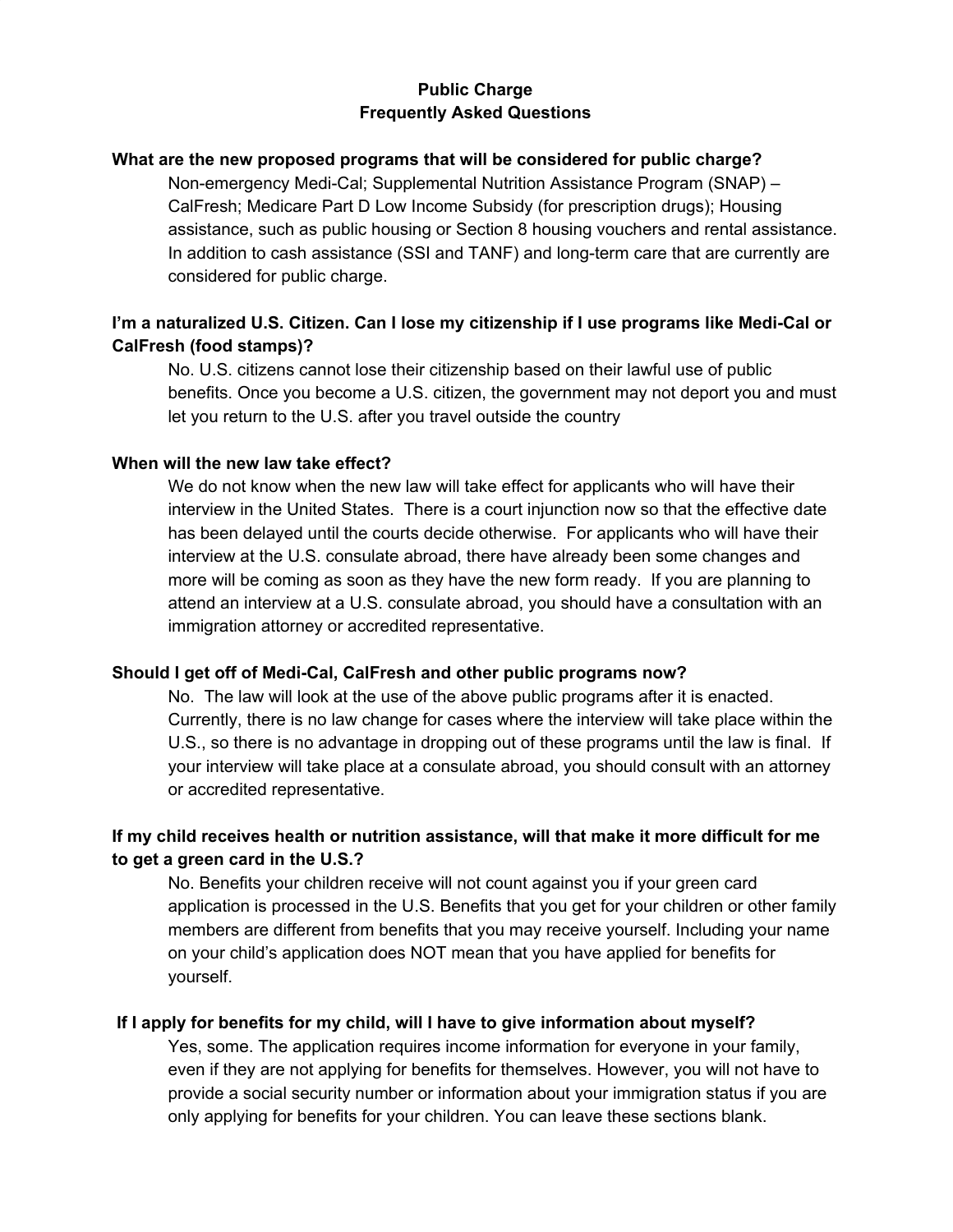#### **Will I need to repay the government for benefits used by my U.S. Citizen child?**

No. If your U.S. Citizen child is eligible for and receiving benefits now, your family will not be responsible for repaying those benefits in the future.

## **Will information that I put on an application for my child be used for immigration enforcement?**

No, the information on an application for your child should not be provided to USCIS or ICE, but some consular offices abroad are asking about benefits received by family members so if you are planning to attend an interview at a U.S. consulate abroad, you should have a consultation with an immigration attorney or accredited representative.

#### **What if I am undocumented?**

If you are undocumented and applying for your child or another family member, you should not provide any information about your immigration status. Instead you may say or write, "I am not applying for this program for myself."

### **I am undocumented. If I apply for Medi-Cal, Food Stamps or other programs for my children, can they report me to immigration enforcement?**

No. The information you share when you apply for public programs cannot be used for immigration enforcement purposes. The proposed law change does not change this.

If you apply for your child, you will only be required to provide information about your child's immigration status. If you are undocumented and applying on behalf of a child, you should not provide any information about your own immigration status. You may say, "I am not applying for health insurance (or Food Stamps) for myself."

# **If my child receives health or nutrition assistance, will that make it more difficult for our family members who need to go to their green card interview outside of the U.S.?**

Different rules apply to people who have their immigration applications processed outside of the U.S. Immigration officials at consular offices in other countries are allowed to ask questions about the use of benefits by family members. They can consider this information – along with other facts about your family's situation – when deciding whether to grant permission to enter the U.S. or grant a green card. Make sure that you talk to an immigration attorney or accredited representative before leaving the U.S. to attend an interview at a consulate abroad.

# **I am a lawful permanent resident (LPR) (I have a green card), can I still apply for citizenship after the new public charge law?**

Yes. The public charge ground of inadmissibility does not apply to citizenship applications.

### **I am a refugee. Will the new law apply to me?**

No. The law about public charge does not apply to someone who came to the US as a refugee.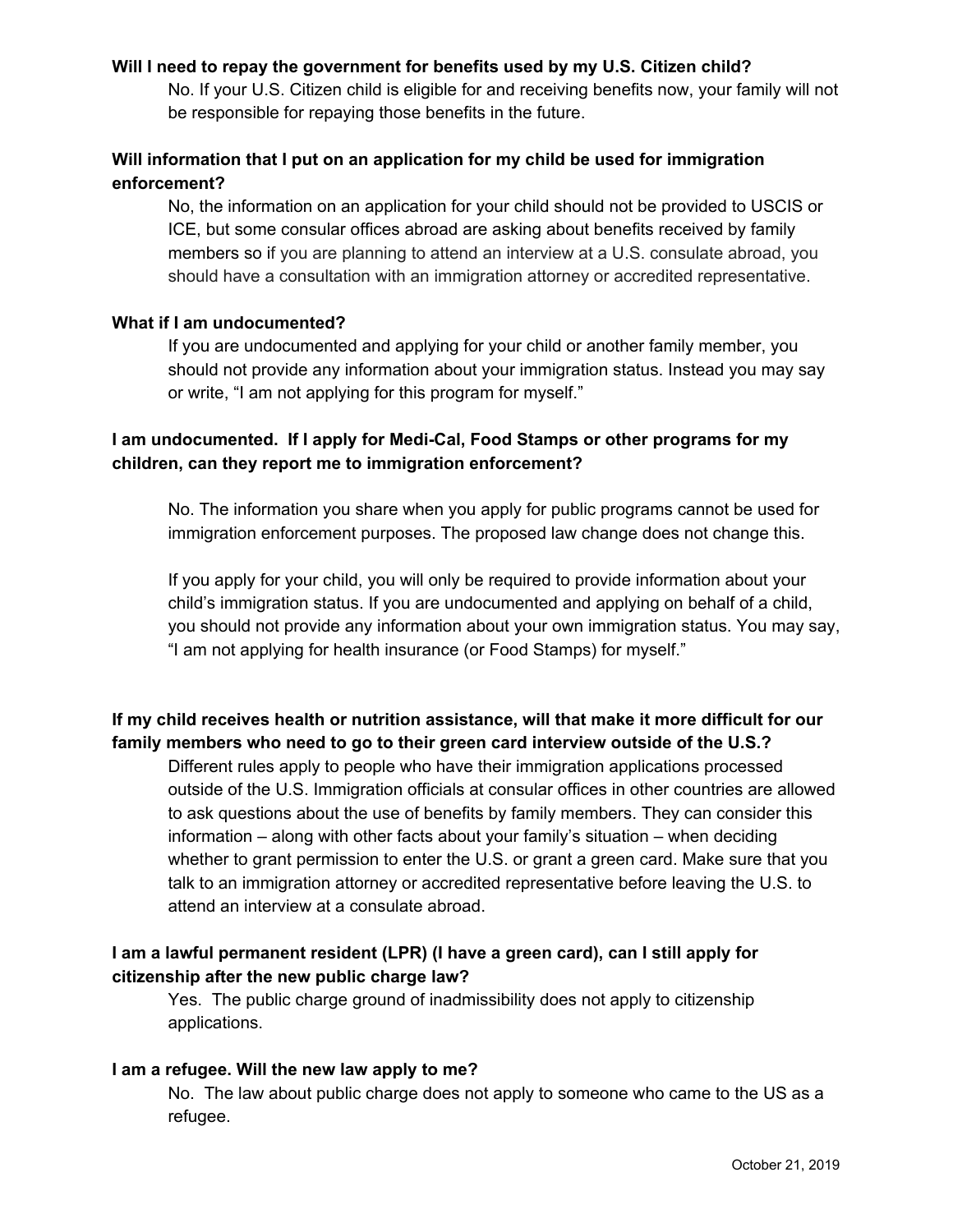#### **Does this draft law impact everyone?**

No. If you are a refugee, asylee, survivor of trafficking, domestic violence or other serious crimes (so if you have a T Visa, U Visa, or VAWA), you are not subject to the public charge ground of inadmissibility.

#### **Is there any chance that I can be deported for using public programs now?**

Yes but it is very rare – only if (1) you are using cash assistance or long-term care within the first five years after immigration, (2) you or your sponsor were asked to pay for services used and (3) you or your sponsor refused to pay.

#### **Is there any chance that I can be deported for using public programs in the future?**

There is no change to the deportation standards in the current proposal other than the expansion of programs to include Medi-Cal, SNAP, Medicare Part D subsidy and Housing Assistance programs in addition to cash assistance and long-term care. However, US Department of Justice may make changes to the deportation standards in the future. We will update this answer when it changes.

### **My lawyer is telling me that I should not participate in any public programs like Medi-Cal or CalFresh. What should I do?**

Ask your lawyer again now that the public charge rule has been enjoined. It may depend on where you will eventually have your interview. The proposed law says that changes will not apply retroactively. Current or past use of assistance programs, before the law is finalized, will not be considered for immigration purposes.

# **I'm a lawful permanent resident, do I have to worry about public charge when I'm coming back from traveling outside the US?**

Green card holders are advised NOT to travel outside of the US for more than 180 days in a single trip. If you have been outside the US for more than 180 days, you can be treated as a new entrant and may be considered as a public charge after the new law is implemented. As green card holders already do in order to not interrupt your time towards citizenship eligibility, you should limit your travel abroad to less than 180 days.

### **Can I sponsor my family members if I use public programs?**

Maybe not. The law for sponsorship has not changed. You can still petition to bring your family members to the US. However, if you are using public programs, your "affidavit of support" to show that you can financially support them might not be considered sufficient. You may have to find someone else to also file an affidavit of support.

**Q: I know that the DHS public charge policy is currently blocked by the courts, but could an individual's use of Medi-Cal, CalFresh/SNAP or housing benefits after October 15 hurt**